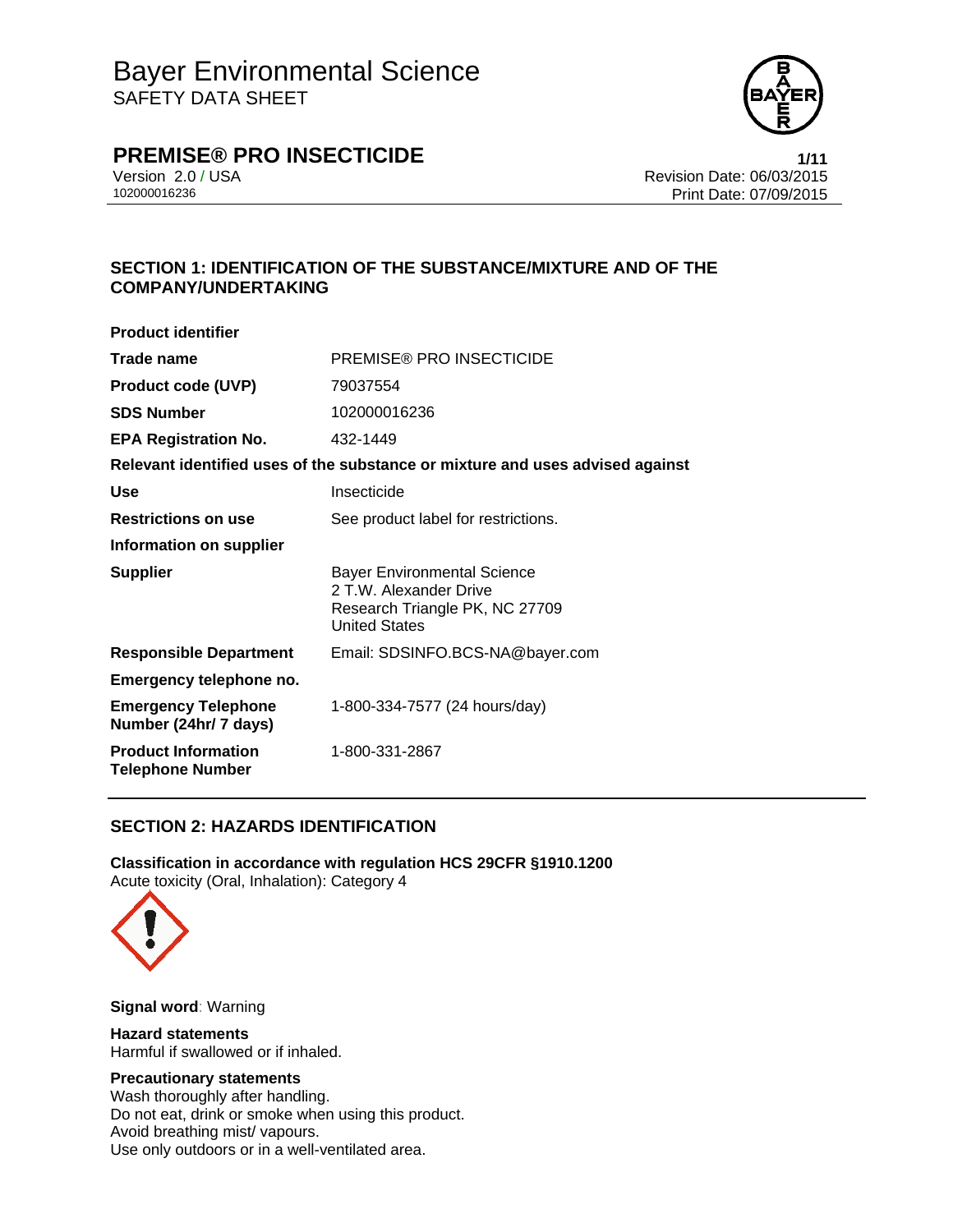

# **PREMISE® PRO INSECTICIDE** 2/11

Version 2.0 / USA Revision Date: 06/03/2015 Print Date: 07/09/2015

IF SWALLOWED: Call a POISON CENTER/doctor/physician if you feel unwell. Rinse mouth. IF INHALED: Remove person to fresh air and keep comfortable for breathing. Call a POISON CENTER/doctor/physician if you feel unwell. Dispose of contents/container in accordance with local regulation.

## **Other hazards**

No other hazards known.

## **SECTION 3: COMPOSITION/INFORMATION ON INGREDIENTS**

| <b>Hazardous Component Name</b> | CAS-No.     | Concentration % by weight |
|---------------------------------|-------------|---------------------------|
| Imidacloprid                    | 138261-41-3 | 42.8                      |
| Ethoxylated polyarylphenol      | 99734-09-5  | 1.5                       |

## **SECTION 4: FIRST AID MEASURES**

#### **Description of first aid measures**

| <b>General advice</b>                                                      | When possible, have the product container or label with you when<br>calling a poison control center or doctor or going for treatment.                                                                                                                                                                     |  |
|----------------------------------------------------------------------------|-----------------------------------------------------------------------------------------------------------------------------------------------------------------------------------------------------------------------------------------------------------------------------------------------------------|--|
| <b>Inhalation</b>                                                          | Move to fresh air. If person is not breathing, call 911 or an ambulance,<br>then give artificial respiration, preferably mouth-to-mouth if possible. Call<br>a physician or poison control center immediately.                                                                                            |  |
| <b>Skin contact</b>                                                        | Take off contaminated clothing and shoes immediately. Wash off<br>immediately with plenty of water for at least 15 minutes. Call a physician<br>or poison control center immediately.                                                                                                                     |  |
| Eye contact                                                                | Hold eye open and rinse slowly and gently with water for 15-20 minutes.<br>Remove contact lenses, if present, after the first 5 minutes, then<br>continue rinsing eye. Call a physician or poison control center<br>immediately.                                                                          |  |
| Ingestion                                                                  | Call a physician or poison control center immediately. Rinse out mouth<br>and give water in small sips to drink. DO NOT induce vomiting unless<br>directed to do so by a physician or poison control center. Never give<br>anything by mouth to an unconscious person. Do not leave victim<br>unattended. |  |
| Most important symptoms and effects, both acute and delayed                |                                                                                                                                                                                                                                                                                                           |  |
| <b>Symptoms</b>                                                            | To date no symptoms are known.                                                                                                                                                                                                                                                                            |  |
| Indication of any immediate medical attention and special treatment needed |                                                                                                                                                                                                                                                                                                           |  |
| <b>Treatment</b>                                                           | Appropriate supportive and symptomatic treatment as indicated by the<br>patient's condition is recommended. There is no specific antidote.                                                                                                                                                                |  |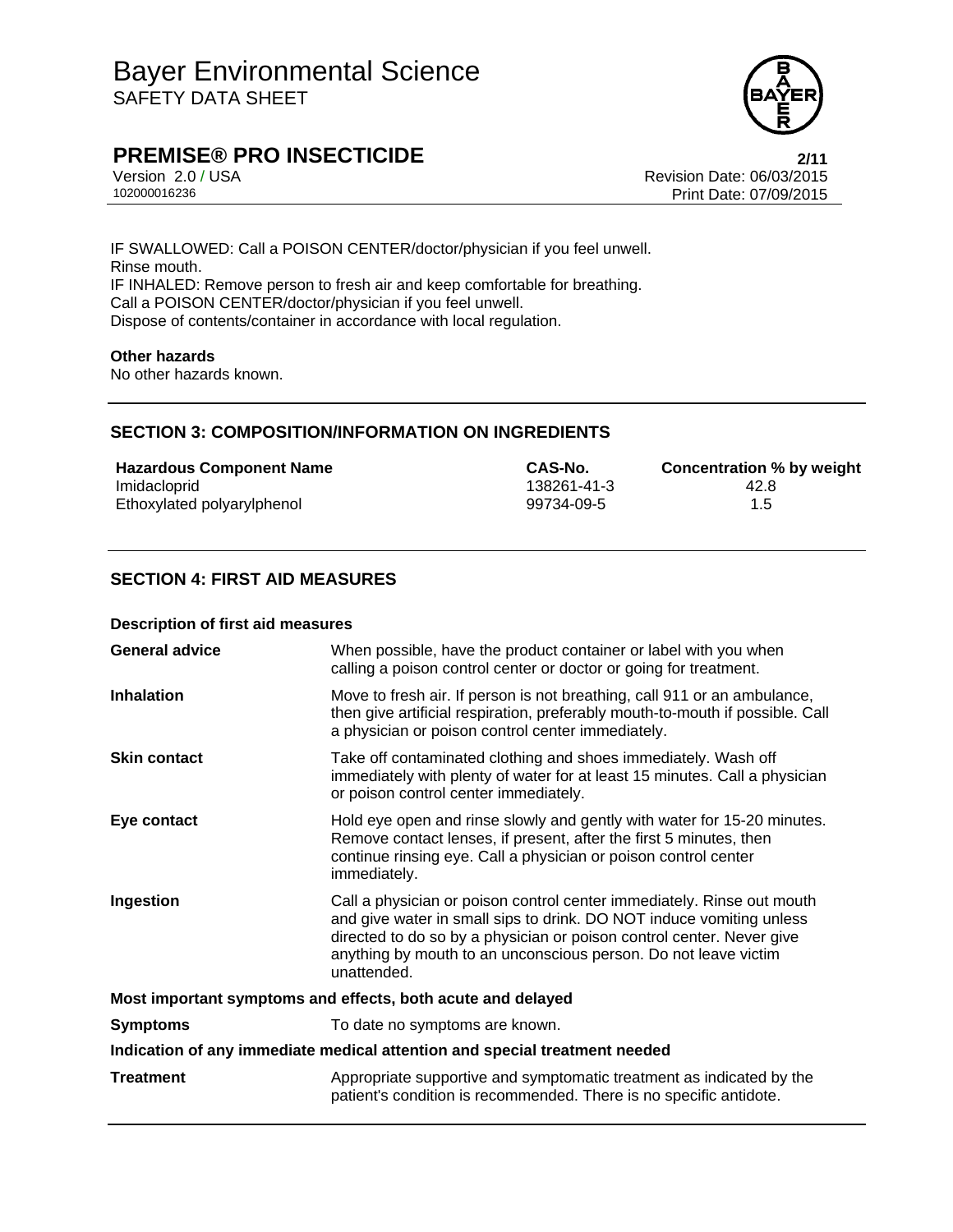

# **PREMISE® PRO INSECTICIDE 3/11**

Version 2.0 / USA Revision Date: 06/03/2015<br>102000016236 Print Date: 07/09/2015 Print Date: 07/09/2015

## **SECTION 5: FIREFIGHTING MEASURES**

| Foam, Dry chemical, Water spray                                                                                                                                                              |
|----------------------------------------------------------------------------------------------------------------------------------------------------------------------------------------------|
| None known.                                                                                                                                                                                  |
| Dangerous gases are evolved in the event of a fire.                                                                                                                                          |
|                                                                                                                                                                                              |
| Firefighters should wear NIOSH approved self-contained breathing<br>apparatus and full protective clothing.                                                                                  |
| Keep out of smoke. Fight fire from upwind position. Cool closed<br>containers exposed to fire with water spray. Do not allow run-off from<br>fire fighting to enter drains or water courses. |
| >100 °C                                                                                                                                                                                      |
| no data available                                                                                                                                                                            |
| no data available                                                                                                                                                                            |
| no data available                                                                                                                                                                            |
|                                                                                                                                                                                              |

## **SECTION 6: ACCIDENTAL RELEASE MEASURES**

### **Personal precautions, protective equipment and emergency procedures**

| <b>Precautions</b>                                    | Keep unauthorized people away. Isolate hazard area. Avoid contact<br>with spilled product or contaminated surfaces.                                                                                                                                                                            |
|-------------------------------------------------------|------------------------------------------------------------------------------------------------------------------------------------------------------------------------------------------------------------------------------------------------------------------------------------------------|
| Methods and materials for containment and cleaning up |                                                                                                                                                                                                                                                                                                |
| Methods for cleaning up                               | Soak up with inert absorbent material (e.g. sand, silica gel, acid binder,<br>universal binder, sawdust). Collect and transfer the product into a<br>properly labelled and tightly closed container. Clean contaminated<br>floors and objects thoroughly, observing environmental regulations. |
| <b>Additional advice</b>                              | Use personal protective equipment. Do not allow to enter soil,<br>waterways or waste water canal.                                                                                                                                                                                              |
| Reference to other sections                           | Information regarding safe handling, see section 7.<br>Information regarding personal protective equipment, see section 8.<br>Information regarding waste disposal, see section 13.                                                                                                            |

## **SECTION 7: HANDLING AND STORAGE**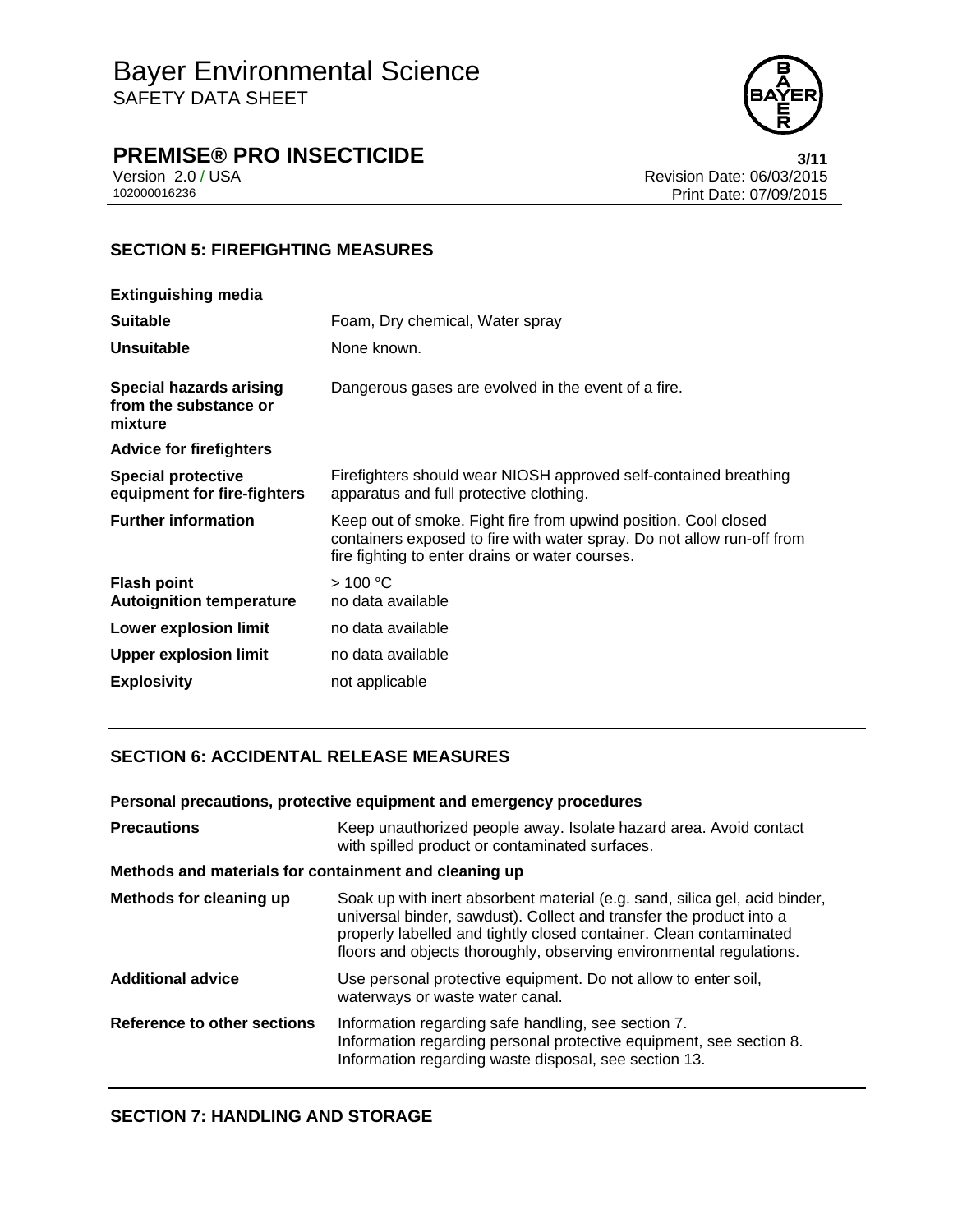

# **PREMISE® PRO INSECTICIDE**<br>Version 2.0 / USA **1/11**<br>Revision Date: 06/03/2015

Version 2.0 / USA Revision Date: 06/03/2015<br>102000016236 Print Date: 07/09/2015 Print Date: 07/09/2015

## **Precautions for safe handling**

| Advice on safe handling                                 | Handle and open container in a manner as to prevent spillage. Use only<br>in area provided with appropriate exhaust ventilation.                                                                                                                                                                                                                                                       |  |
|---------------------------------------------------------|----------------------------------------------------------------------------------------------------------------------------------------------------------------------------------------------------------------------------------------------------------------------------------------------------------------------------------------------------------------------------------------|--|
| <b>Hygiene measures</b>                                 | Wash hands thoroughly with soap and water after handling and before<br>eating, drinking, chewing gum, using tobacco, using the toilet or<br>applying cosmetics.<br>Remove Personal Protective Equipment (PPE) immediately after<br>handling this product. Remove soiled clothing immediately and clean<br>thoroughly before using again. Wash thoroughly and put on clean<br>clothing. |  |
|                                                         | Conditions for safe storage, including any incompatibilities                                                                                                                                                                                                                                                                                                                           |  |
| <b>Requirements for storage</b><br>areas and containers | Store in a cool, dry place and in such a manner as to prevent cross<br>contamination with other crop protection products, fertilizers, food, and<br>feed. Store in original container and out of the reach of children,<br>preferably in a locked storage area.                                                                                                                        |  |

## **SECTION 8: EXPOSURE CONTROLS/PERSONAL PROTECTION**

## **Control parameters**

| <b>Components</b>                                       | CAS-No.       | <b>Control parameters</b>   | <b>Update</b> | <b>Basis</b>       |
|---------------------------------------------------------|---------------|-----------------------------|---------------|--------------------|
| Imidacloprid                                            | 138261-41-3   | $50$ ug/m $3$<br>(ST ESL)   | 07 2011       | <b>TX ESL</b>      |
| Imidacloprid                                            | 138261-41-3   | 5ug/m3<br>(AN ESL)          | 07 2011       | <b>TX ESL</b>      |
| Imidacloprid                                            | 138261-41-3   | $0.7$ mg/m $3$<br>(TWA)     |               | OES BCS*           |
| Glycerine<br>(Respirable fraction.)                     | $56 - 81 - 5$ | $5 \text{ mg/m}$ 3<br>(PEL) | 02 2006       | OSHA Z1            |
| Glycerine<br>(Total dust.)                              | $56 - 81 - 5$ | 15 mg/m3<br>(PEL)           | 02 2006       | OSHA <sub>Z1</sub> |
| Glycerine<br>(Total dust.)                              | $56 - 81 - 5$ | $10$ mg/m $3$<br>(TWA)      | 1989          | OSHA Z1A           |
| Glycerine<br>(Respirable fraction.)                     | $56 - 81 - 5$ | $5$ mg/m $3$<br>(TWA)       | 1989          | OSHA Z1A           |
| Glycerine<br>(Total dust and mist.)                     | $56 - 81 - 5$ | 10 mg/m3<br>(TWA)           | 06 2008       | TN OEL             |
| Glycerine<br>(Respirable fraction and<br>dust or fume.) | 56-81-5       | $5 \text{ mg/m}$ 3<br>(TWA) | 06 2008       | TN OEL             |
| Glycerine<br>(Vapor.)                                   | 56-81-5       | 1000ug/m3<br>(ST ESL)       | 02 2013       | <b>TX ESL</b>      |
| Glycerine<br>(Particulate.)                             | 56-81-5       | $50$ ug/m $3$<br>(ST ESL)   | 02 2013       | <b>TX ESL</b>      |
| Glycerine<br>(Vapor.)                                   | 56-81-5       | 100ug/m3<br>(AN ESL)        | 02 2013       | <b>TX ESL</b>      |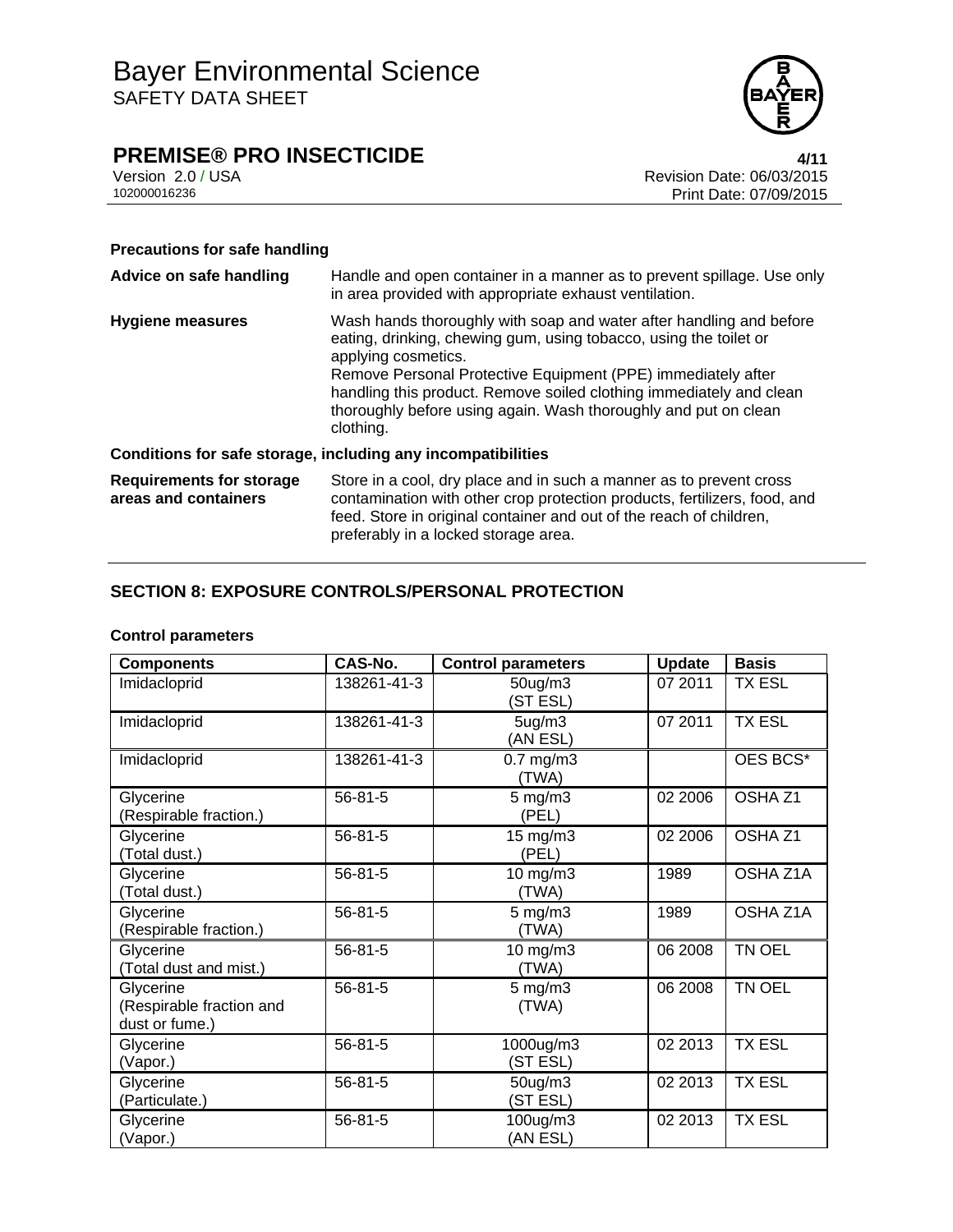

# **PREMISE® PRO INSECTICIDE** 5/11

Version 2.0 / USA Revision Date: 06/03/2015<br>102000016236 Print Date: 07/09/2015 Print Date: 07/09/2015

| Glycerine      | 56-81-5 | 5ug/m3                 | 0010<br>Ωr<br>د ۱ کا<br>UZ. | TV FOI<br>Y<br>– ∪∟ |
|----------------|---------|------------------------|-----------------------------|---------------------|
| (Particulate., |         | ro i<br>AN<br>-<br>⊏א∟ |                             |                     |

\*OES BCS: Internal Bayer CropScience "Occupational Exposure Standard"

## **Exposure controls**

### **Personal protective equipment**

In normal use and handling conditions please refer to the label and/or leaflet. In all other cases the following recommendations would apply.

| <b>Respiratory protection</b>      | When respirators are required, select NIOSH approved equipment<br>based on actual or potential airborne concentrations and in<br>accordance with the appropriate regulatory standards and/or industry<br>recommendations. |  |
|------------------------------------|---------------------------------------------------------------------------------------------------------------------------------------------------------------------------------------------------------------------------|--|
| <b>Hand protection</b>             | Chemical resistant nitrile rubber gloves                                                                                                                                                                                  |  |
| Eye protection                     | Safety glasses with side-shields                                                                                                                                                                                          |  |
| Skin and body protection           | Wear long-sleeved shirt and long pants and shoes plus socks.                                                                                                                                                              |  |
| <b>General protective measures</b> | Follow manufacturer's instructions for cleaning/maintaining PPE. If<br>no such instructions for washables, use detergent and warm/tepid<br>water.<br>Keep and wash PPE separately from other laundry.                     |  |

## **SECTION 9. PHYSICAL AND CHEMICAL PROPERTIES**

| Appearance                                              | white to light beige                   |
|---------------------------------------------------------|----------------------------------------|
| <b>Physical State</b>                                   | liquid                                 |
| Odor                                                    | characteristic                         |
| <b>Odour Threshold</b>                                  | no data available                      |
| рH                                                      | no data available                      |
| <b>Vapor Pressure</b>                                   | no data available                      |
| Vapor Density (Air = 1)                                 | no data available                      |
| <b>Density</b>                                          | 1.23 g/cm <sup>3</sup> at 20 °C        |
| <b>Evapouration rate</b>                                | no data available                      |
| <b>Boiling Point</b><br><b>Melting / Freezing Point</b> | no data available<br>no data available |
| <b>Water solubility</b>                                 | dispersible                            |
| <b>Minimum Ignition Energy</b>                          | not applicable                         |
| <b>Decomposition</b><br>temperature                     | no data available                      |
| <b>Partition coefficient: n-</b><br>octanol/water       | not applicable                         |
| Viscosity                                               | 450 - 1,000 cps                        |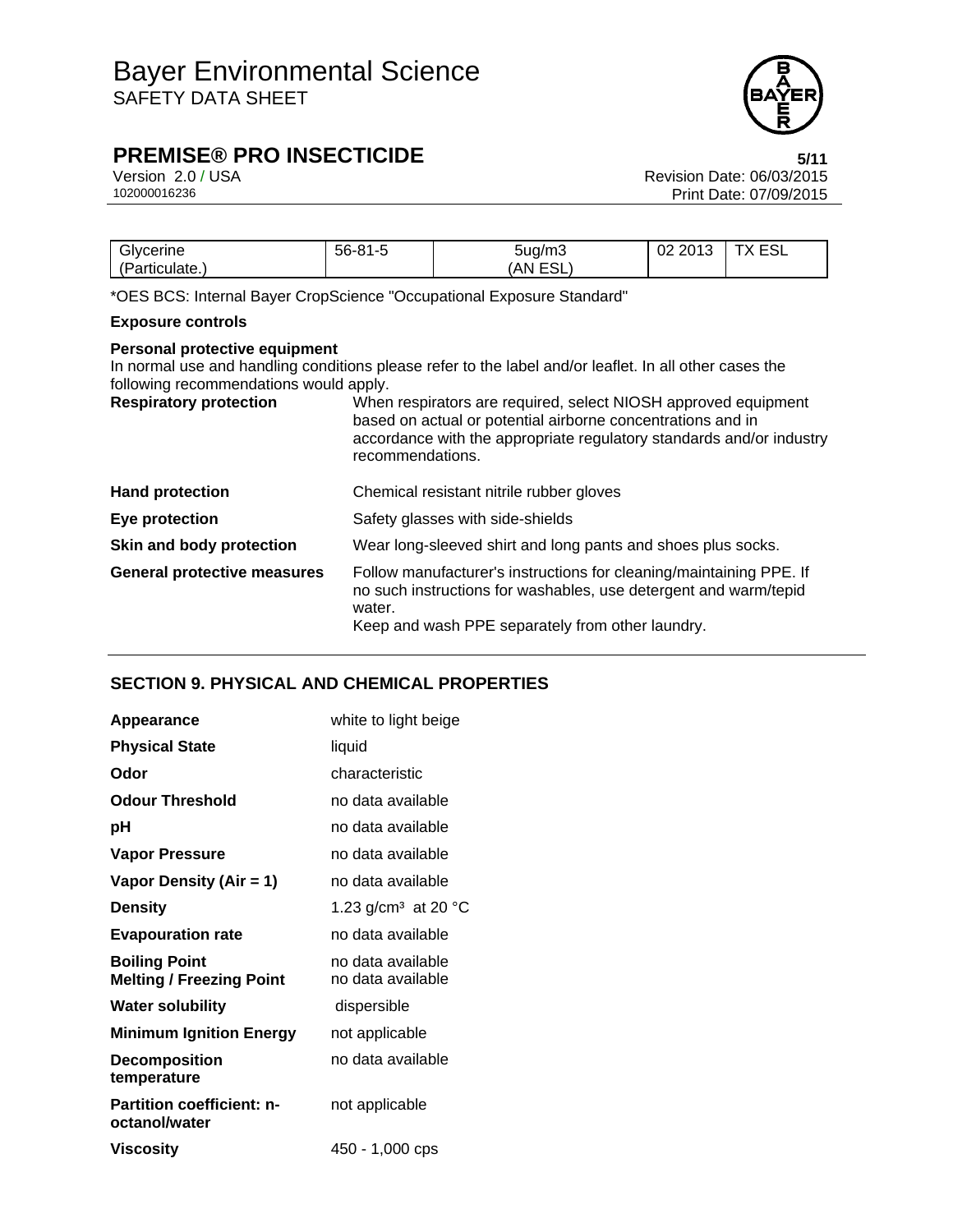

# **PREMISE® PRO INSECTICIDE**<br>Version 2.0 / USA **bigger and Secure 2.0 / USA** Revision Date: 06/03/2015

Version 2.0 / USA Revision Date: 06/03/2015<br>102000016236 Print Date: 07/09/2015 Print Date: 07/09/2015

| <b>Flash point</b><br><b>Autoignition temperature</b> | >100 °C<br>no data available |
|-------------------------------------------------------|------------------------------|
| <b>Lower explosion limit</b>                          | no data available            |
| <b>Upper explosion limit</b>                          | no data available            |
| <b>Explosivity</b>                                    | not applicable               |

## **SECTION 10: STABILITY AND REACTIVITY**

| <b>Reactivity</b>                            |                                                                                         |
|----------------------------------------------|-----------------------------------------------------------------------------------------|
| <b>Thermal decomposition</b>                 | no data available                                                                       |
| <b>Chemical stability</b>                    | Stable under normal conditions.                                                         |
| <b>Possibility of hazardous</b><br>reactions | No hazardous reactions when stored and handled according to<br>prescribed instructions. |
| <b>Conditions to avoid</b>                   | no data available                                                                       |
| Incompatible materials                       | no data available                                                                       |
| <b>Hazardous decomposition</b><br>products   | No decomposition products expected under normal conditions of use.                      |

## **SECTION 11: TOXICOLOGICAL INFORMATION**

| <b>Exposure routes</b>               | Ingestion, Eye contact, Skin Absorption, Skin contact                                                                            |  |
|--------------------------------------|----------------------------------------------------------------------------------------------------------------------------------|--|
| <b>Immediate Effects</b><br>Eye      | May cause mild irritation to eyes.                                                                                               |  |
| <b>Skin</b>                          | May cause slight irritation. Harmful if absorbed through skin.                                                                   |  |
| Ingestion                            | Harmful if swallowed.                                                                                                            |  |
| <b>Inhalation</b>                    | May be harmful if inhaled.                                                                                                       |  |
| Information on toxicological effects |                                                                                                                                  |  |
| <b>Acute oral toxicity</b>           | LD50 (male/female combined rat) 609 mg/kg                                                                                        |  |
| <b>Acute inhalation toxicity</b>     | LC50 (male rat) 2.5 mg/l<br>Exposure time: 4 h<br>Determined in the form of liquid aerosol.                                      |  |
|                                      | LC50 (male rat) 10.0 mg/l<br>Exposure time: 1 h<br>Determined in the form of liquid aerosol.<br>Extrapolated from the 4 hr LC50. |  |
|                                      | LC50 (female rat) $> 1.02 - 2.02$ mg/l                                                                                           |  |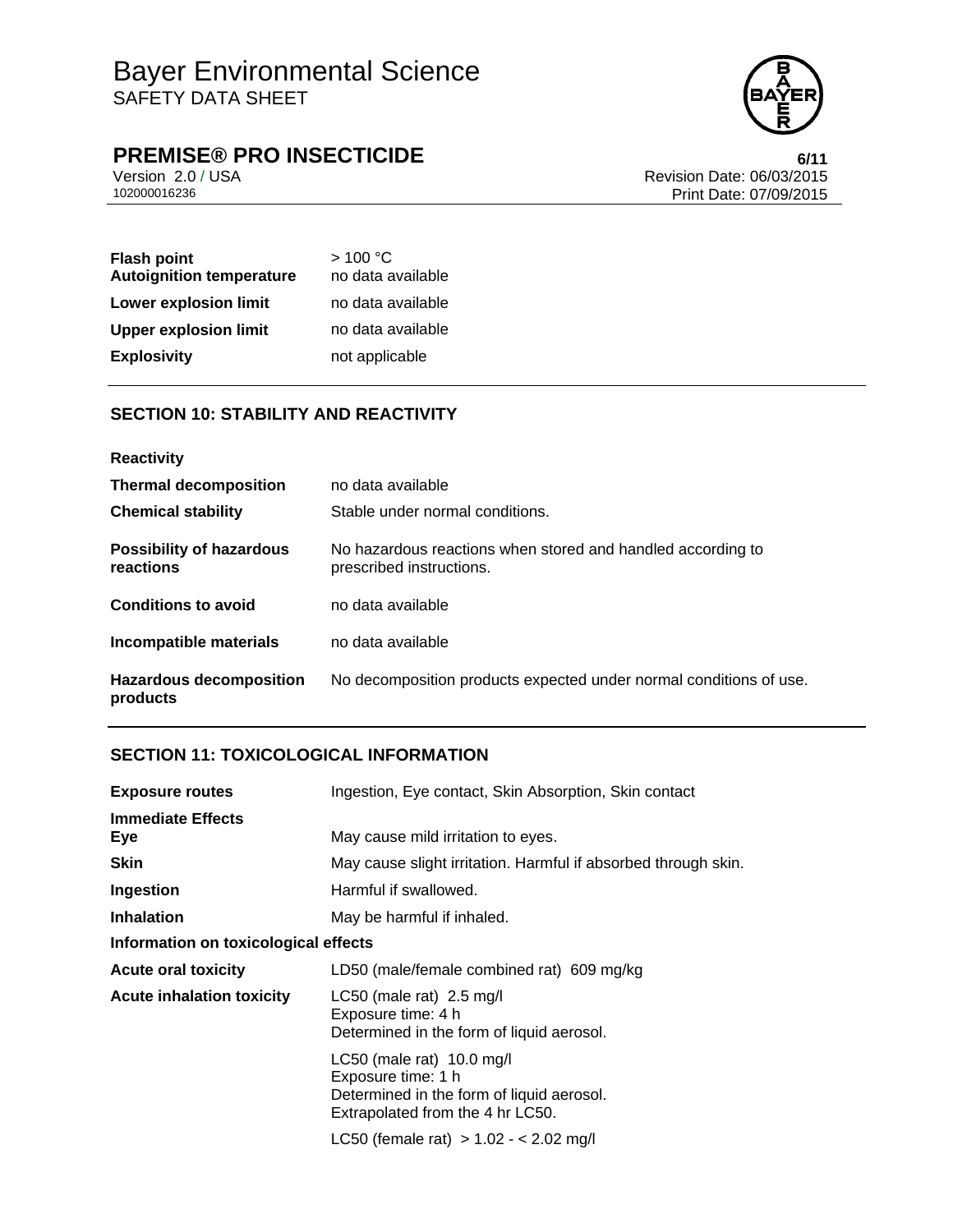

# **PREMISE® PRO INSECTICIDE** *7/11***</sup>**

Version 2.0 / USA Revision Date: 06/03/2015 102000016236 Print Date: 07/09/2015

> Exposure time: 4 h Determined in the form of liquid aerosol.

|                              | LC50 (female rat) $> 4.1 - < 8.1$ mg/l<br>Exposure time: 1 h<br>Determined in the form of liquid aerosol.<br>Extrapolated from the 4 hr LC50. |
|------------------------------|-----------------------------------------------------------------------------------------------------------------------------------------------|
| <b>Acute dermal toxicity</b> | LD50 (rat) $> 2,000$ mg/kg                                                                                                                    |
| <b>Skin irritation</b>       | Slight irritation (rabbit)                                                                                                                    |
| Eye irritation               | Minimally irritating. (rabbit)                                                                                                                |
| <b>Sensitisation</b>         | Non-sensitizing. (guinea pig)                                                                                                                 |

### **Assessment repeated dose toxicity**

Imidacloprid did not cause specific target organ toxicity in experimental animal studies.

### **Assessment mutagenicity**

Imidacloprid was not mutagenic or genotoxic based on the overall weight of evidence in a battery of in vitro and in vivo tests.

#### **Assessment carcinogenicity**

Imidacloprid was not carcinogenic in lifetime feeding studies in rats and mice.

**ACGIH** 

None.

**NTP** 

None.

**IARC** 

None.

**OSHA** 

None.

#### **Assessment toxicity to reproduction**

Imidacloprid caused reproduction toxicity in a two-generation study in rats only at dose levels also toxic to the parent animals. The reproduction toxicity seen with Imidacloprid is related to parental toxicity.

#### **Assessment developmental toxicity**

Imidacloprid caused developmental toxicity only at dose levels toxic to the dams. The developmental effects seen with Imidacloprid are related to maternal toxicity.

#### **Further information**

Acute toxicity studies have been bridged from a similar formulation(s). The non-acute information pertains to the active ingredient(s).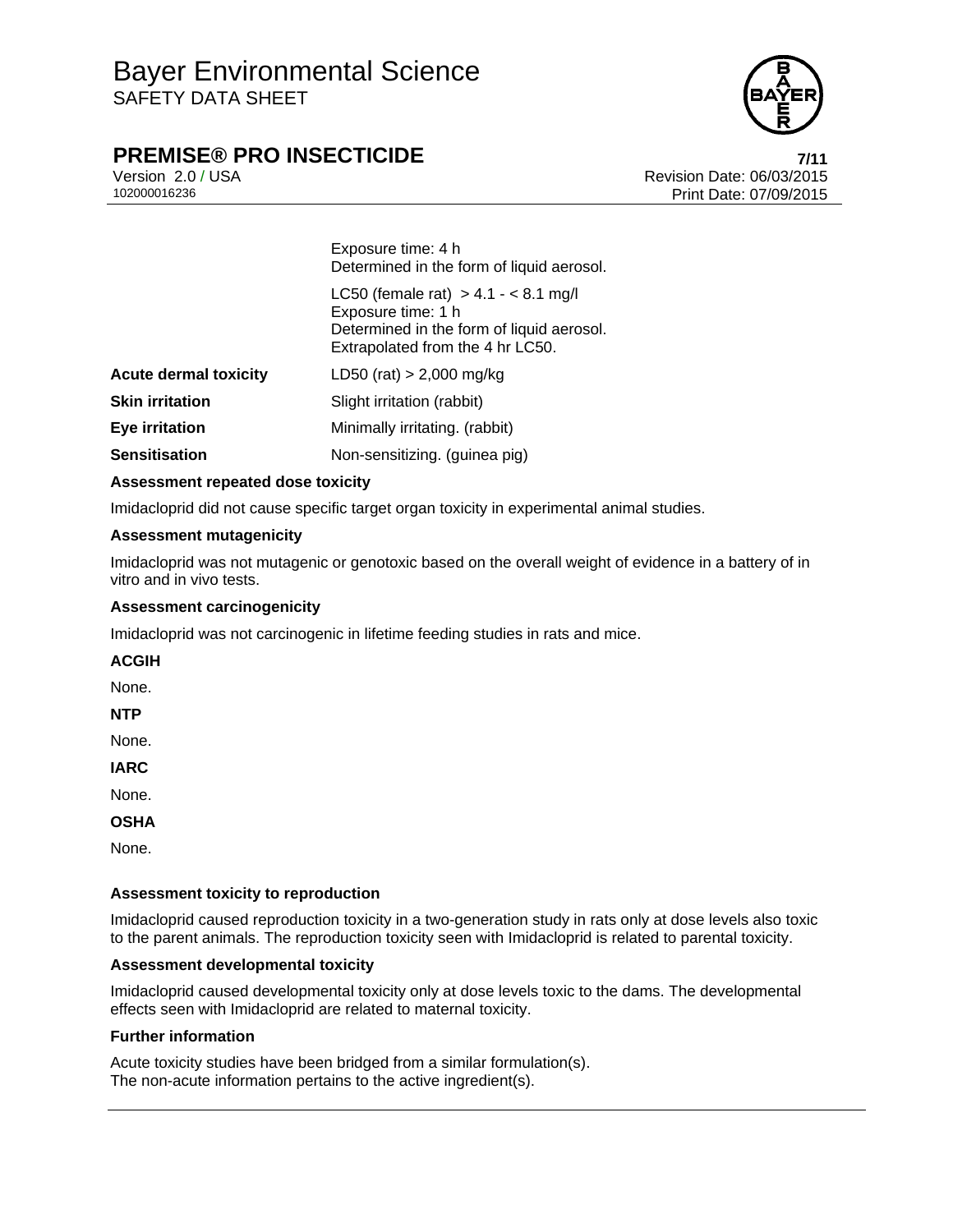

**PREMISE® PRO INSECTICIDE**<br>Version 2.0 / USA **by Case 2.0 / USA** 

Version 2.0 / USA Revision Date: 06/03/2015<br>102000016236 Print Date: 07/09/2015 Print Date: 07/09/2015

## **SECTION 12: ECOLOGICAL INFORMATION**

| <b>Toxicity to fish</b>                     | LC50 (Oncorhynchus mykiss (rainbow trout)) 211 mg/l<br>Exposure time: 96 h<br>The value mentioned relates to the active ingredient imidacloprid.                                                                                                                                                                                                                                                                                                                                                         |
|---------------------------------------------|----------------------------------------------------------------------------------------------------------------------------------------------------------------------------------------------------------------------------------------------------------------------------------------------------------------------------------------------------------------------------------------------------------------------------------------------------------------------------------------------------------|
| <b>Toxicity to aquatic</b><br>invertebrates | EC50 (Daphnia magna (Water flea)) 85 mg/l<br>Exposure time: 48 h<br>The value mentioned relates to the active ingredient imidacloprid.                                                                                                                                                                                                                                                                                                                                                                   |
|                                             | LC50 (Chironomus riparius (non-biting midge)) 0.0552 mg/l<br>Exposure time: 24 h                                                                                                                                                                                                                                                                                                                                                                                                                         |
|                                             | The value mentioned relates to the active ingredient imidacloprid.                                                                                                                                                                                                                                                                                                                                                                                                                                       |
| <b>Toxicity to aquatic plants</b>           | EC50 (Desmodesmus subspicatus (green algae)) > 10 mg/l<br>Growth rate; Exposure time: 72 h<br>The value mentioned relates to the active ingredient imidacloprid.                                                                                                                                                                                                                                                                                                                                         |
| <b>Biodegradability</b>                     | Imidacloprid:<br>not rapidly biodegradable                                                                                                                                                                                                                                                                                                                                                                                                                                                               |
| Koc                                         | Imidacloprid: Koc: 225                                                                                                                                                                                                                                                                                                                                                                                                                                                                                   |
| <b>Bioaccumulation</b>                      | Imidacloprid:<br>Does not bioaccumulate.                                                                                                                                                                                                                                                                                                                                                                                                                                                                 |
| <b>Mobility in soil</b>                     | Imidacloprid: Moderately mobile in soils                                                                                                                                                                                                                                                                                                                                                                                                                                                                 |
| <b>Environmental precautions</b>            | Do not apply directly to water, to areas where surface water is present<br>or to intertidal areas below the mean high water mark.<br>Do not contaminate surface or ground water by cleaning equipment or<br>disposal of wastes, including equipment wash water.<br>Do not apply when weather conditions favor runoff or drift.<br>Do not apply this product or allow it to drift to blooming crops or weeds if<br>bees are visiting the treatment area.<br>Apply this product as specified on the label. |

## **SECTION 13: DISPOSAL CONSIDERATIONS**

| Waste treatment methods       |                                                                                                                                                                         |
|-------------------------------|-------------------------------------------------------------------------------------------------------------------------------------------------------------------------|
| <b>Product</b>                | Pesticide, spray mixture or rinse water that cannot be used according to<br>label instructions may be disposed of on site or at an approved waste<br>disposal facility. |
| <b>Contaminated packaging</b> | Do not re-use empty containers.<br>Triple rinse containers.                                                                                                             |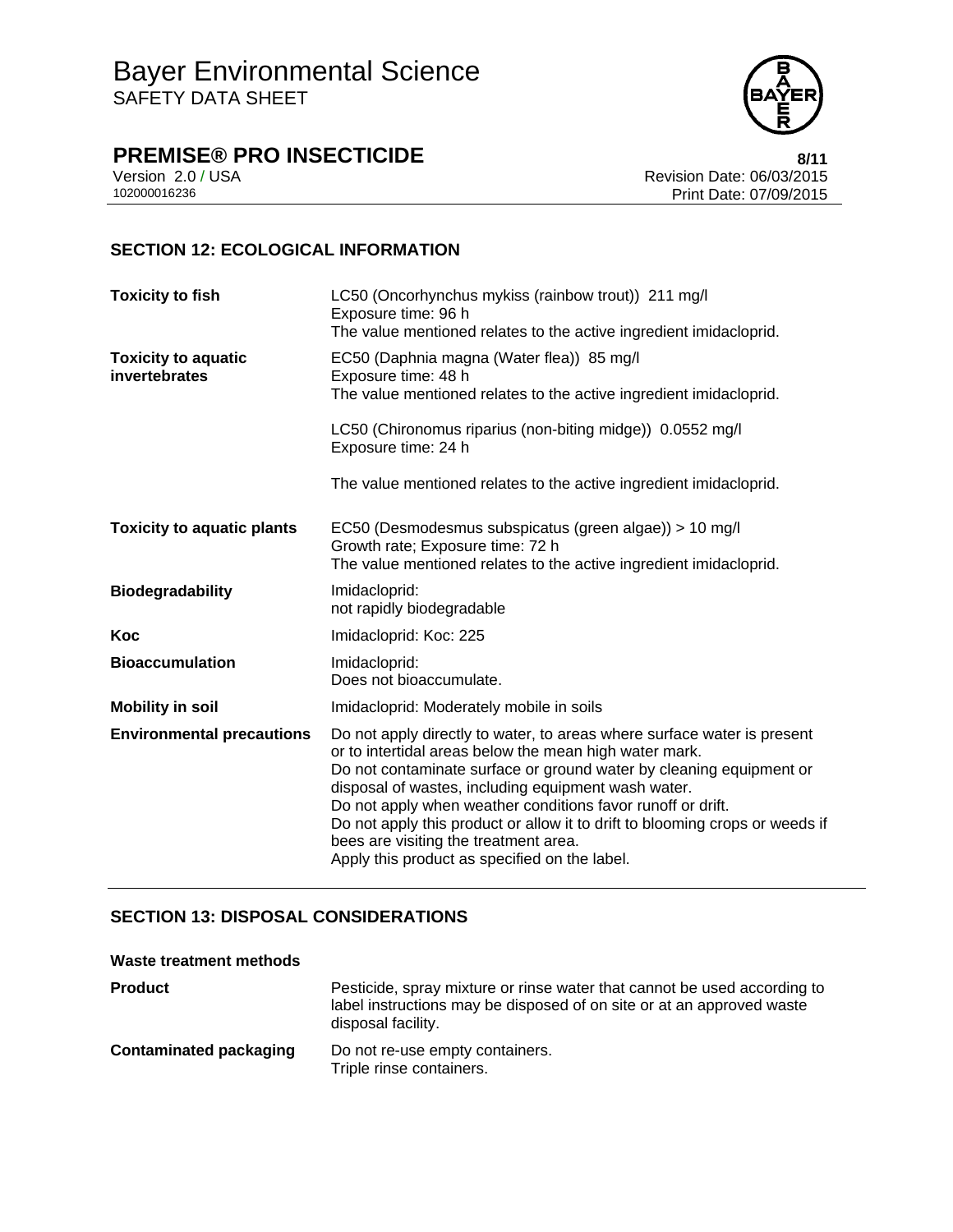

## **PREMISE® PRO INSECTICIDE** 9/11

Version 2.0 / USA Revision Date: 06/03/2015 Print Date: 07/09/2015

|                         | Puncture container to avoid re-use.<br>Dispose of empty container in a sanitary landfill or by incineration, or, if<br>allowed by State/Provincial and local authorities, by burning.<br>If burned, stay out of smoke.<br>Follow advice on product label and/or leaflet. |
|-------------------------|--------------------------------------------------------------------------------------------------------------------------------------------------------------------------------------------------------------------------------------------------------------------------|
| <b>RCRA Information</b> | Characterization and proper disposal of this material as a special or<br>hazardous waste is dependent upon Federal, State and local laws and<br>are the user's responsibility. RCRA classification may apply.                                                            |

## **SECTION 14: TRANSPORT INFORMATION**

| 49CFR                    | Not dangerous goods / not hazardous material           |  |
|--------------------------|--------------------------------------------------------|--|
| <b>IMDG</b>              |                                                        |  |
| UN number                | 3082                                                   |  |
| Class                    | 9                                                      |  |
| Packaging group          | Ш                                                      |  |
| Marine pollutant         | <b>YES</b>                                             |  |
| Proper shipping name     | ENVIRONMENTALLY HAZARDOUS SUBSTANCE, LIQUID,           |  |
|                          | N.O.S.                                                 |  |
|                          | (IMIDACLOPRID SOLUTION)                                |  |
| <b>IATA</b>              |                                                        |  |
| UN number                | 3082                                                   |  |
| Class                    | 9                                                      |  |
| Packaging group          | Ш                                                      |  |
| Environm. Hazardous Mark | <b>YES</b>                                             |  |
| Proper shipping name     | ENVIRONMENTALLY HAZARDOUS SUBSTANCE, LIQUID,<br>N.O.S. |  |

This transportation information is not intended to convey all specific regulatory information relating to this product. It does not address regulatory variations due to package size or special transportation requirements.

(IMIDACLOPRID SOLUTION )

Freight Classification: INSECTICIDES OR FUNGICIDES, N.O.I., OTHER THAN POISON

## **SECTION 15: REGULATORY INFORMATION**

**EPA Registration No.** 432-1449 **US Federal Regulations TSCA list** None. **US. Toxic Substances Control Act (TSCA) Section 12(b) Export Notification (40 CFR 707, Subpt D)** None.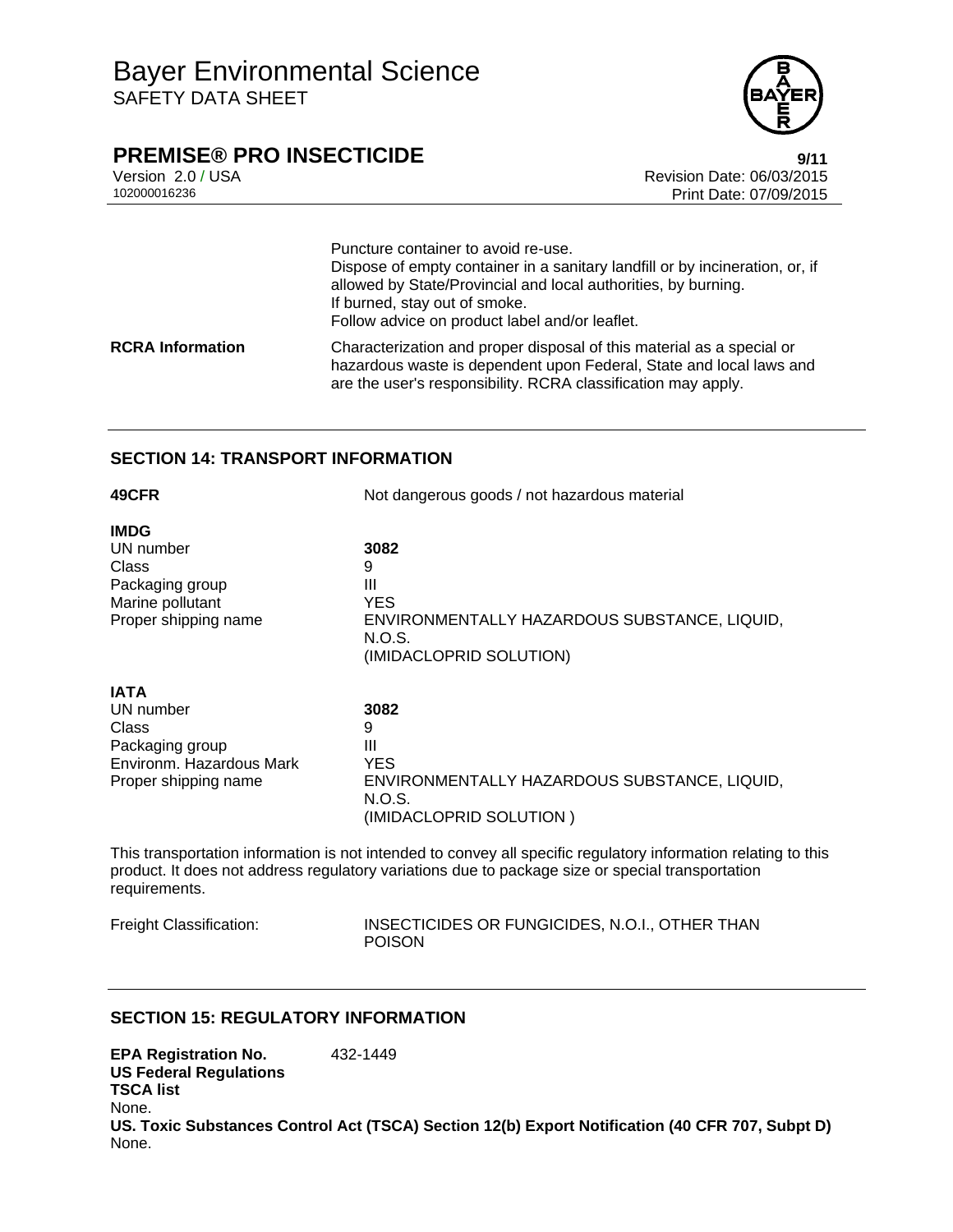

# **PREMISE® PRO INSECTICIDE 10/11**

Version 2.0 / USA Revision Date: 06/03/2015 102000016236 Print Date: 07/09/2015

**SARA Title III - Section 302 - Notification and Information** None. **SARA Title III - Section 313 - Toxic Chemical Release Reporting** None. **US States Regulatory Reporting CA Prop65** This product does not contain any substances known to the State of California to cause cancer.

This product does not contain any substances known to the State of California to cause reproductive harm.

**US State Right-To-Know Ingredients** None.

**Canadian Regulations Canadian Domestic Substance List**  None.

**Environmental CERCLA**  None. **Clean Water Section 307 Priority Pollutants**  None. **Safe Drinking Water Act Maximum Contaminant Levels**  None.

#### **EPA/FIFRA Information:**

This chemical is a pesticide product registered by the Environmental Protection Agency and is subject to certain labeling requirements under federal pesticide law. These requirements differ from the classification criteria and hazard information required for safety data sheets, and for workplace labels of non-pesticide chemicals. Following is the hazard information required on the pesticide label:

| Signal word:              | Caution!                                                                                                                                             |
|---------------------------|------------------------------------------------------------------------------------------------------------------------------------------------------|
| <b>Hazard statements:</b> | Harmful if swallowed or absorbed through skin.<br>Avoid contact with skin, eyes and clothing.<br>Wash thoroughly with soap and water after handling. |

## **SECTION 16: OTHER INFORMATION**

#### **Abbreviations and acronyms**

| 49CFR         | Code of Federal Regulations, Title 49                            |
|---------------|------------------------------------------------------------------|
| <b>ACGIH</b>  | US. ACGIH Threshold Limit Values                                 |
| CAS-Nr.       | <b>Chemical Abstracts Service number</b>                         |
| <b>EINECS</b> | European inventory of existing commercial substances             |
| <b>ELINCS</b> | European list of notified chemical substances                    |
| <b>IARC</b>   | US. IARC Monographs on Occupational Exposures to Chemical Agents |
| <b>IATA</b>   | International Air Transport Association                          |